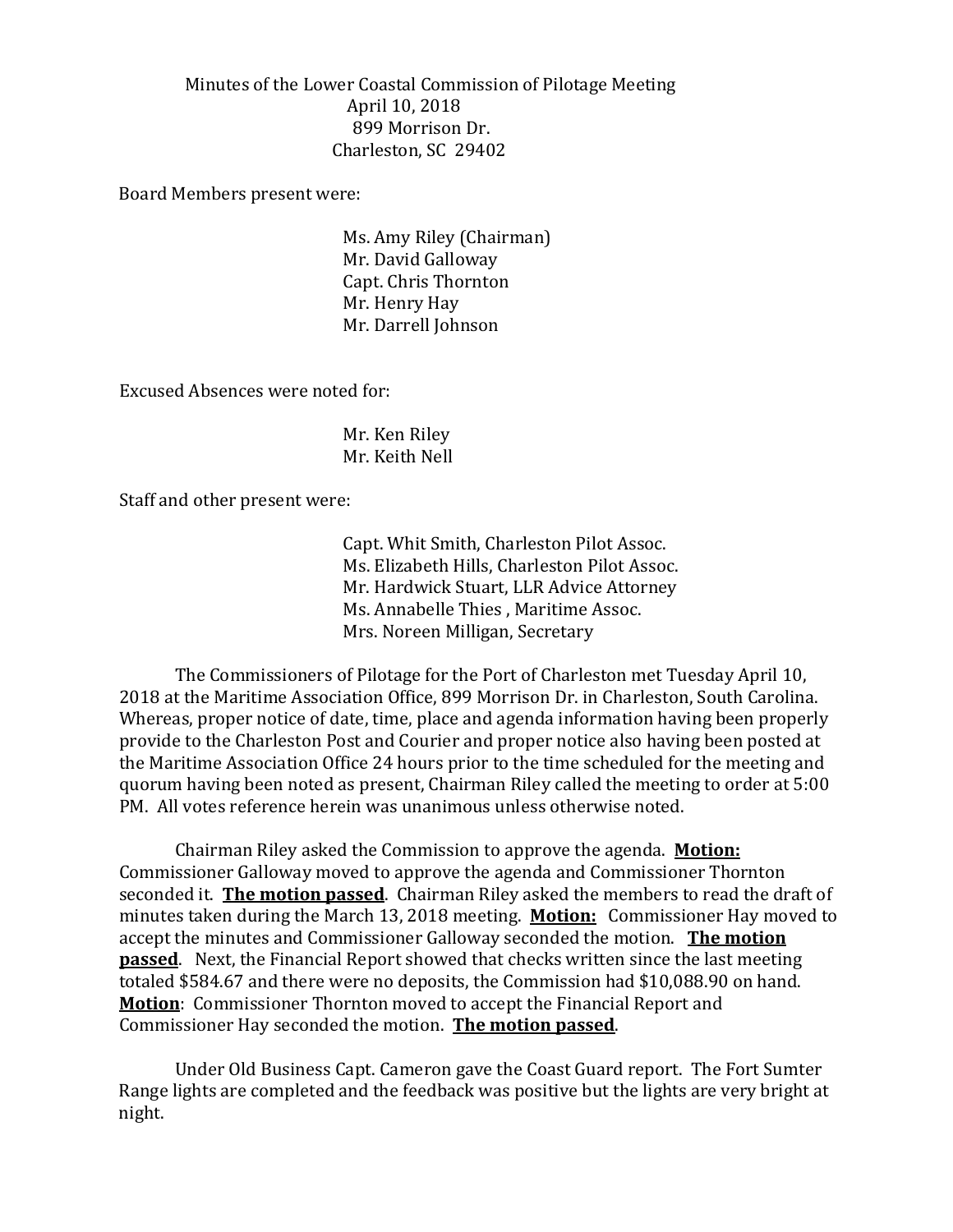Mr. Stuart gave the LLR Report. There are two physicals due for April and none for May. There was no new information to report on the Lower Pilotage Policies and Procedures Manual. Please continue to send updates to the LLR Web site.

There was nothing new to report on the Savannah River Maritime Commission.

The Harbor Deeping Project is underway and they are the doing survey work. The pilots are getting daily updates from the dredging company.

Capt. Cameron drafted a letter for the Commission to review in regards to the concerns the pilots have with the Corp of Engineers placement of new reefs in the Pilot Boarding Area B. The letter asks the Coast Guard to make the Pilot Boarding Area B, as currently charted on NOAA charts 11521 and 11525, a one nautical mile radius circle centered on the Fort Sumter Range adjacent to Buoy 6 to become a regulated Navigation Area to be permanent from the time of promulgation. The requested specifics of the restriction are as follow, and closely resembles regulations previously established for the Ports of Los Angeles and Long Beach in 33 CFR 165.1152(e).

- 1. Port of Charleston "Pilot Area B"
	- (i) No vessel may enter Pilot Area B unless it is:
		- (a) entering or departing the Port of Charleston and is under appropriate pilotage as applicable to foreign and domestic vessels, and is passing through the Pilot Area B within the charted federal channel or
		- (b) embarking or disembarking a duly licensed pilot for the Port of Charleston, or a pilot dispatched from the Port of Charleston, within Pilot Area B
	- (ii) Vessels entering Pilot Area B as authorized above shall pass directly through without stopping or loitering except as necessary to embark or disembark a pilot.
	- (iii) Pilot Area B is located as charted on NOAA Charts 11521 and 11525, and is a one-nautical mile radius circle centered at 32º -39'-17" N/079º -40'- 06"W,

which is on the centerline of Fort Sumter Range approximately 8.3 nautical miles seaward of the COLGREGS line.

**Motion:** Commissioner Thornton moved to accept the letter as drafted and be summited to the Coast Guard on behalf of the Commissioners of Pilotage Lower Coastal Area and have Chairman Riley sign it. Commissioner Hay seconded it. **The motion passed**.

There was no new business to be brought before the Commission.

There were no Commissioners comments.

There were no legal comments.

Chairman Riley asked if there was any public comment. There was none.

There were no announcements.